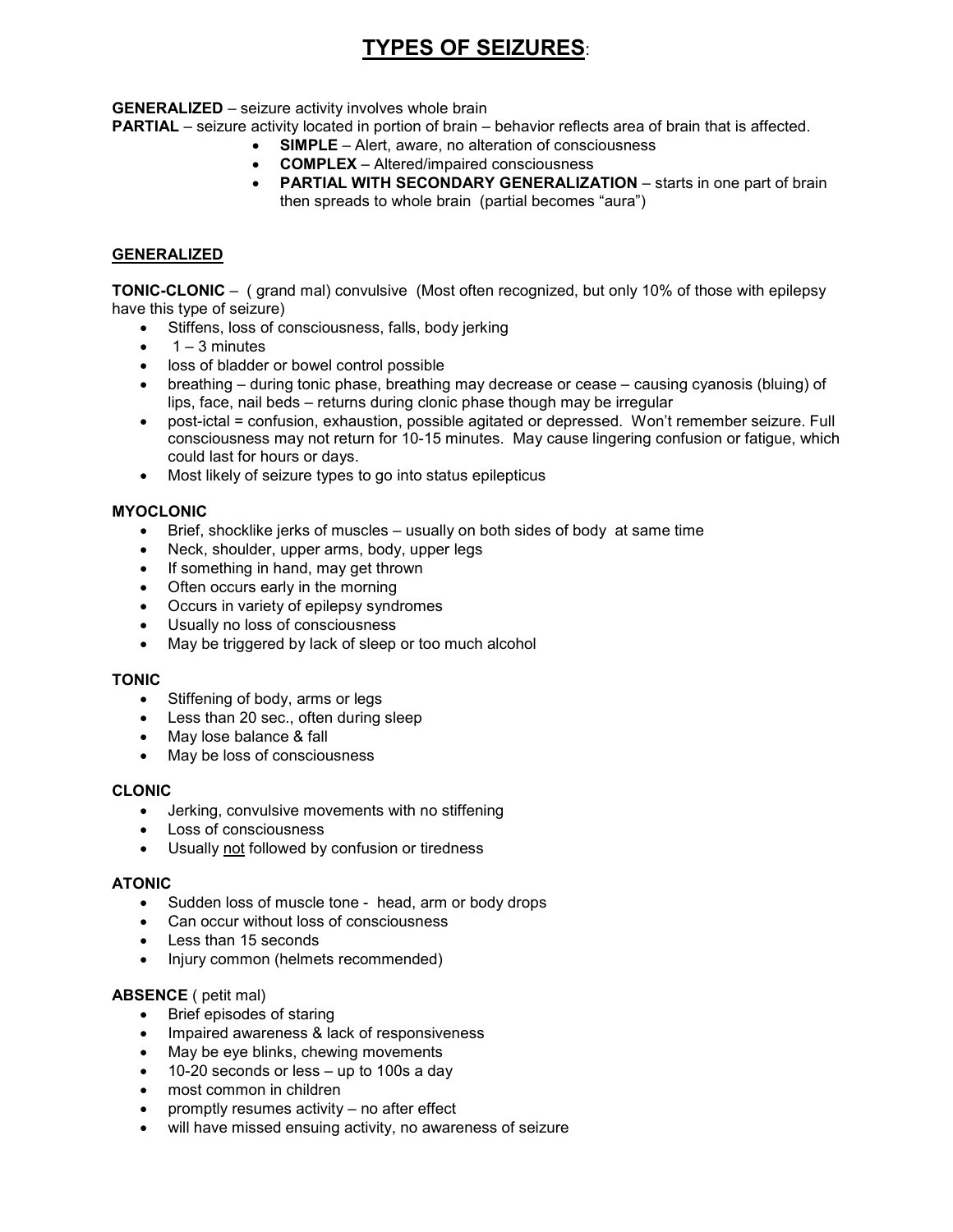**PARTIAL** - very diverse symptoms, may not be recognized as seizures (similar symptoms could have other causes)

**SIMPLE** – aware, can remember what occurs

- "auras"
- consciousness is not altered
- generally last only a few seconds to a few minutes
- Motor seizures change in muscle activity
	- $\circ$  Involuntary contractions body jerking, ie. finger or arm, face twitching
	- $\circ$  Weakness of body part hand (drop object), vocal (difficulty speaking)

Sensory – changes in sensation – hallucinations & illusions

- o Touch (numbness, "pins & needles")
- o Smell (detect odor)
- o Taste
- o Vision (seeing something not there; occasionally momentary loss of vision)
- o Hearing (music, ringing, person's voice)

Autonomic – change in area controlling automatic bodily functions

- o Strange sensations in abdomen (nausea), chest (pressure), head (dizziness)
- o Sweating, heart rate or breathing changes for no reason

Psychic – changes that affect how we think, feel & experience things

- o Problems with language function (garbled speech, difficulty understanding spoken or written language, word repetition)
- $\circ$  Emotions sudden fear, anxiety, depression, crying, hysterical laughter (spontaneous not result of something triggering emotion)
- o "déjà vu" (feeling of having lived through this moment before); "jamais vu" (familiar things seems strange); feeling of being on "outside looking in on self"

**COMPLEX PARTIAL** – impaired consciousness or awareness; unable to respond or to recall episode.

- o Can include any of behaviors listed under Simple Partial
- $\circ$  Person will appear to be conscious, but will lose contact with the world around him/her
- o Activity is purposeless, undirected, inappropriate
- o Dazed appearance
- o May wander
- o Can't understand directions or communicate
- o Automatisms (staring, lip chewing, picking at clothes)
- o Inappropriate, possible socially embarrassing behaviors (screaming, running, disrobing, "sexual" appearing movements, unfocused aggression or anger)
- o Lasts 30 sec to 5 minutes or more
- o Post-ictal: May be confusion for a period of time after seizure is over

## **SECONDARILY GENERALIZED**

- o Starts as a simple ("aura") or complex partial seizure, then
- $\circ$  Moves to whole brain seizure usually tonic-clonic
- $\circ$  Example: May start with increased heart rate, chest pressure, sweating, nausea (may be conscious at this time), then moves to dazed behavior, then loss of consciousness with any repetitive movement from tonic-clonic to as subtle as eye fluttering.